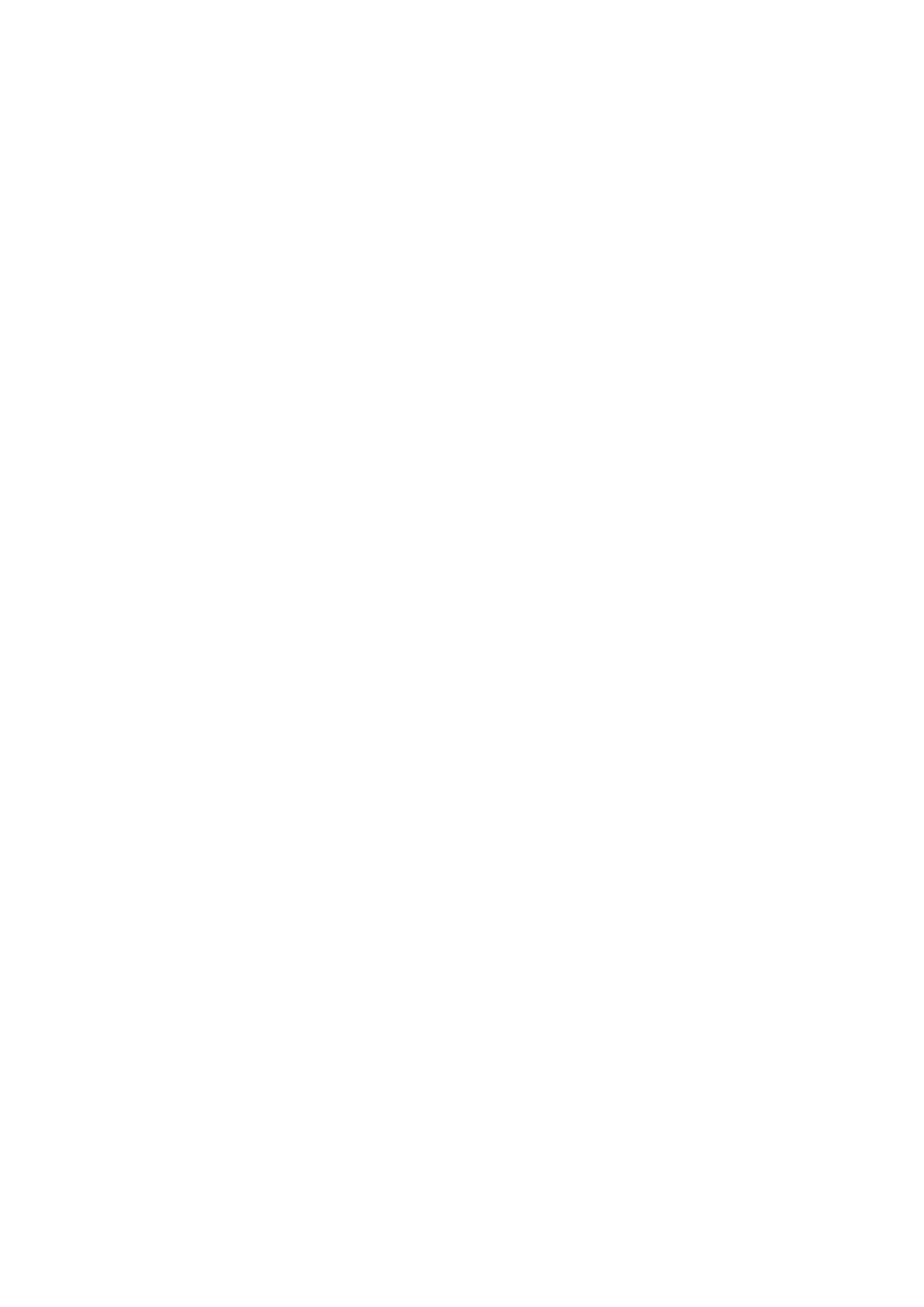*I certify that this public bill, which originated in the Legislative Assembly, has finally passed the Legislative Council and the Legislative Assembly of New South Wales.*

> *Clerk of the Legislative Assembly. Legislative Assembly, Sydney, , 2010*



New South Wales

# **Building and Construction Industry Security of Payment Amendment Bill 2010**

Act No , 2010

An Act to amend the *Building and Construction Industry Security of Payment Act 1999* to make further provision for securing the payment of progress payments under contracts for construction work.

*I have examined this bill and find it to correspond in all respects with the bill as finally passed by both Houses.*

*Assistant Speaker of the Legislative Assembly.*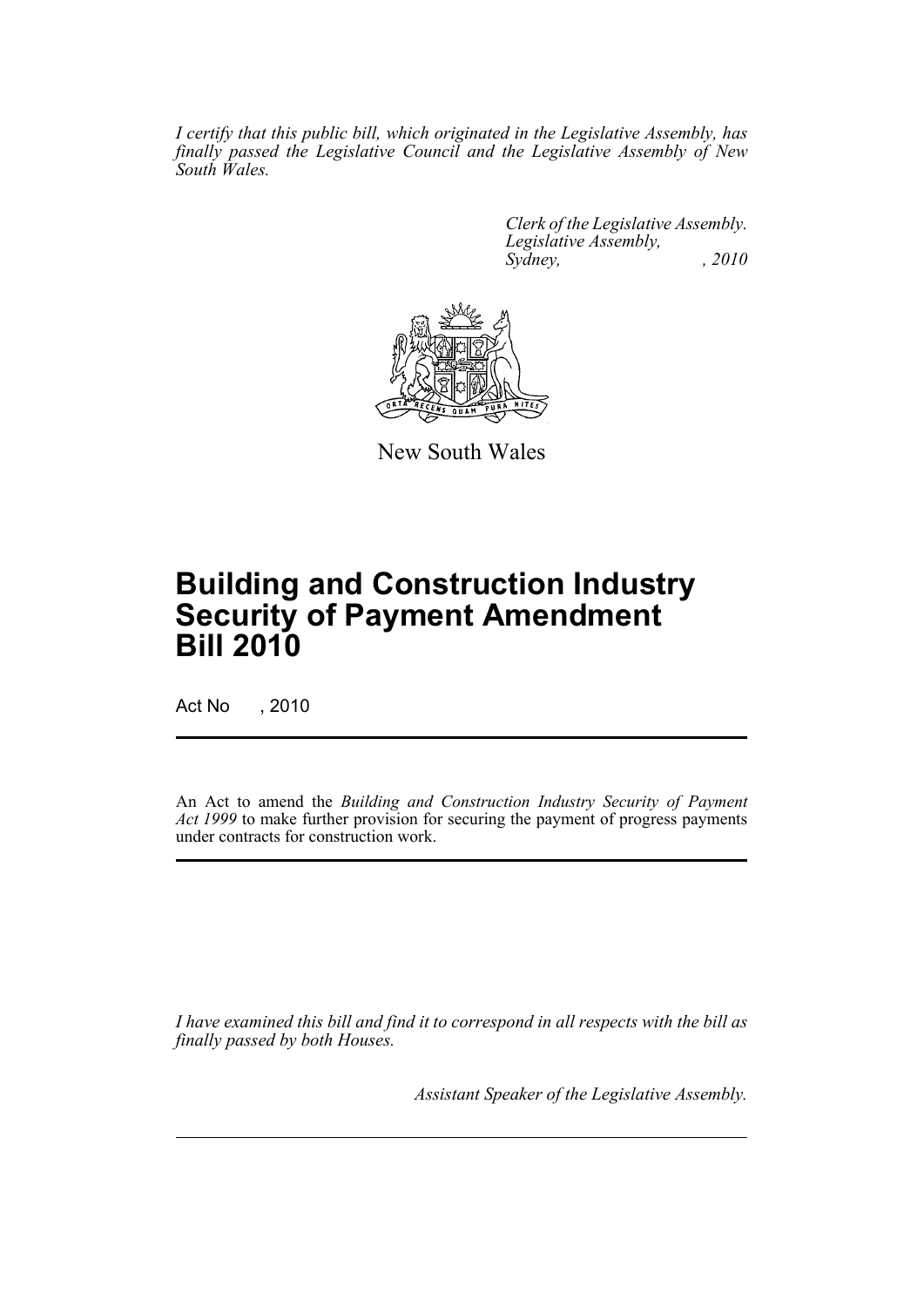## <span id="page-3-0"></span>**The Legislature of New South Wales enacts:**

## **1 Name of Act**

This Act is the *Building and Construction Industry Security of Payment Amendment Act 2010*.

# <span id="page-3-1"></span>**2 Commencement**

This Act commences on a day or days to be appointed by proclamation.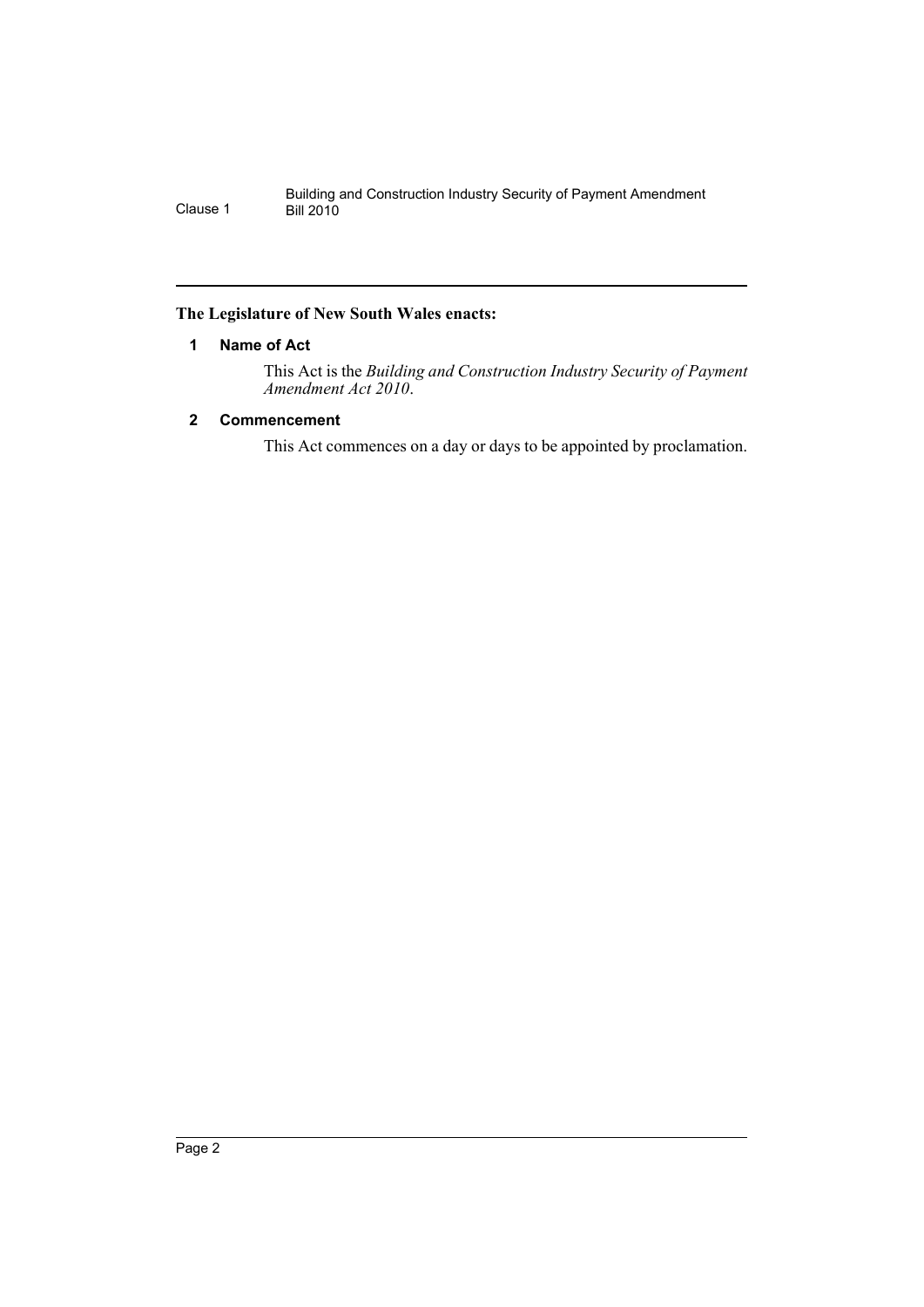Amendment of Building and Construction Industry Security of Payment Act 1999 No 46 Schedule 1

# <span id="page-4-0"></span>**Schedule 1 Amendment of Building and Construction Industry Security of Payment Act 1999 No 46**

### **[1] Part 3, Division 2A**

Insert after Division 2 of Part 3:

### **Division 2A Claimant's rights against principal contractor**

#### **26A Principal contractor can be required to retain money owed to respondent**

- (1) A claimant who has made an adjudication application for a payment claim can require a principal contractor for the claim to retain sufficient money to cover the claim out of money that is or becomes payable by the principal contractor to the respondent.
- (2) Such a requirement is made by serving on the principal contractor a request (a *payment withholding request*) in the form approved by the Director-General of the Department of Services, Technology and Administration.
- (3) A payment withholding request must include a statement in writing by the claimant in the form of a statutory declaration declaring that the claimant genuinely believes that the amount of money claimed is owed by the respondent to the claimant.
- (4) A *principal contractor* for a claim is a person by whom money is or becomes payable to the respondent for work carried out or materials supplied by the respondent to the person as part of or incidental to the work or materials that the respondent engaged the claimant to carry out or supply.
- (5) A person who is served with a payment withholding request must, within 10 business days after receiving the request, notify the claimant concerned if the person is not (or is no longer) a principal contractor for the claim.

Maximum penalty: 5 penalty units.

**Note.** A person may no longer be a principal contractor as a result of money owed to the respondent having been paid by the person before the payment withholding request was served.

#### **26B Obligation of principal contractor to retain money owed to respondent**

(1) A principal contractor who has been served with a payment withholding request must retain, out of money owed to the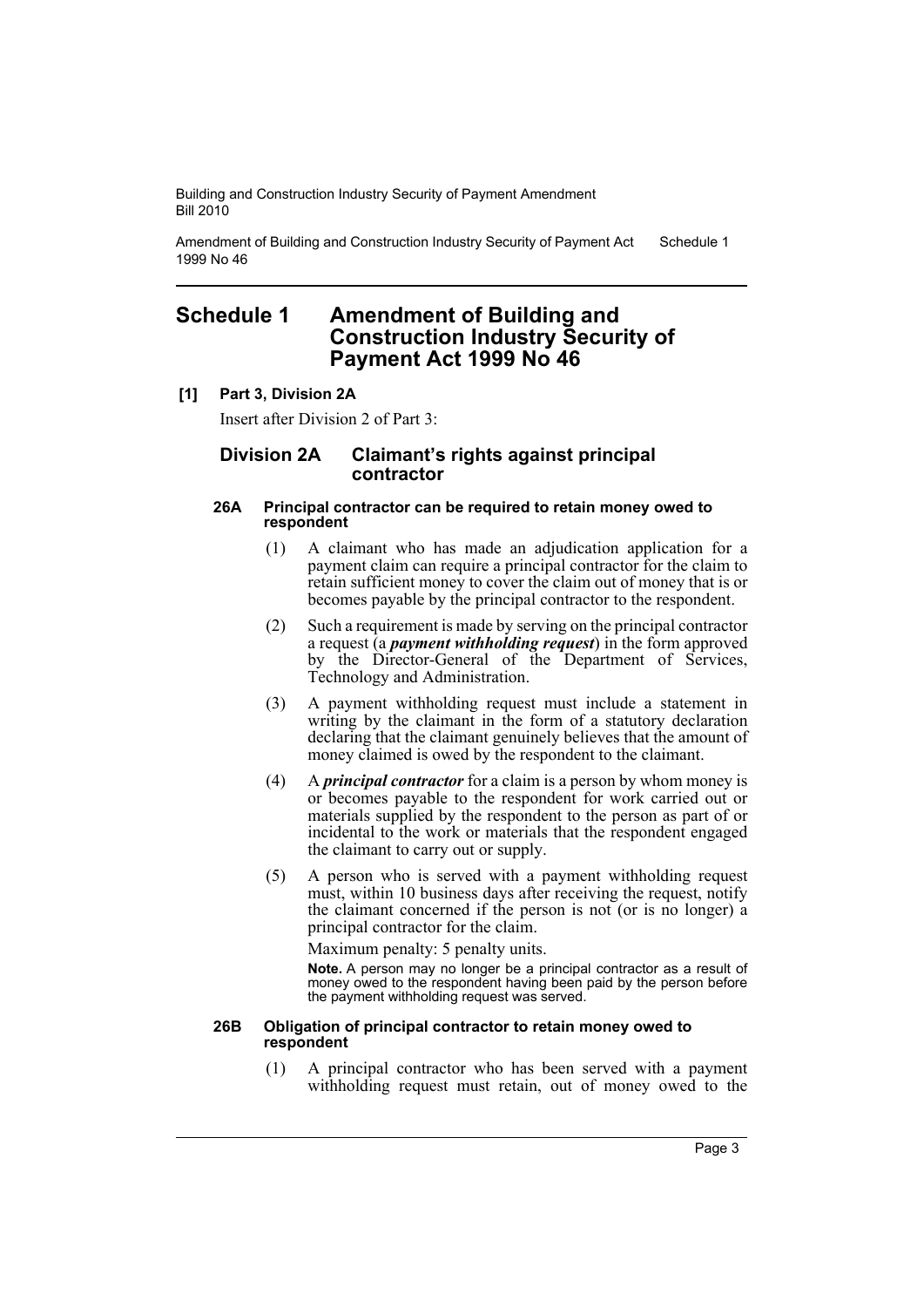Schedule 1 Amendment of Building and Construction Industry Security of Payment Act 1999 No 46

> respondent, the amount of money to which the payment claim relates (or the amount owed by the principal contractor to the respondent if that amount is less than the amount to which the payment claim relates).

- (2) The amount is only required to be retained out of money that is or becomes payable by the principal contractor to the respondent for work carried out or materials supplied by the respondent to the principal contractor as part of or incidental to the work or materials that the respondent engaged the claimant to carry out or supply.
- (3) The obligation to retain money under this section remains in force only until whichever of the following happens first:
	- (a) the adjudication application for the payment claim is withdrawn,
	- (b) the respondent pays to the claimant the amount claimed to be due under the payment claim,
	- (c) the claimant serves a notice of claim on the principal contractor for the purposes of section 6 of the *Contractors Debts Act 1997* in respect of the payment claim,
	- (d) a period of 20 business days elapses after a copy of the adjudicator's determination of the adjudication application is served on the principal contractor.
- (4) A part payment of the amount claimed to be due under the payment claim removes the obligation under this section to retain money to the extent of the payment.
- (5) When the claimant's adjudication application is determined, the claimant must serve a copy of the adjudicator's determination on the principal contractor within  $\overline{5}$  business days after the adjudicator's determination is served on the claimant. Maximum penalty: 5 penalty units.

### **26C Contravention of requirement by principal contractor**

(1) If a principal contractor discharges the principal contractor's obligation to pay money owed under a contract to the respondent in contravention of a requirement under this Division to retain the money, the principal contractor becomes jointly and severally liable with the respondent in respect of the debt owed by the respondent to the claimant (but only to the extent of the amount of money to which the contravention relates).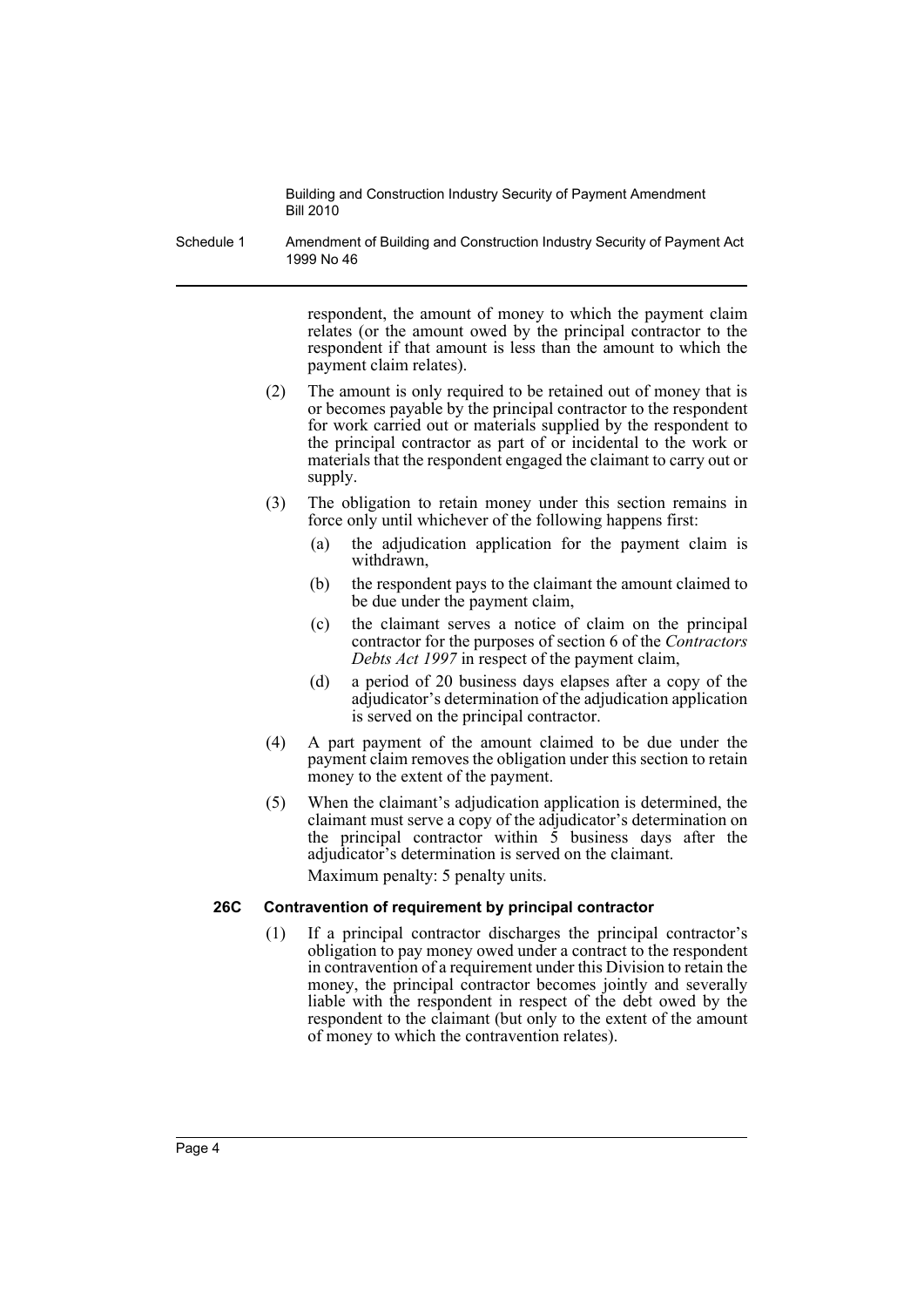Amendment of Building and Construction Industry Security of Payment Act 1999 No 46 Schedule 1

> (2) The principal contractor can recover as a debt from the respondent any amount that the claimant recovers from the principal contractor pursuant to a right of action conferred by this section.

#### **26D Protections for principal contractor**

- (1) An obligation under this Division to retain money owed by a principal contractor to the respondent operates (while the obligation continues) as a defence against recovery of the money by the respondent from the principal contractor.
- (2) Any period for which a principal contractor retains money pursuant to an obligation under this Division is not to be taken into account for the purposes of reckoning any period for which money owed by the principal contractor to the respondent has been unpaid.
- (3) A claimant who has served a payment withholding request on a principal contractor in connection with an adjudication application must, if the adjudication application is withdrawn, give the principal contractor written notice of the withdrawal of the application within 5 business days after it is withdrawn. Maximum penalty: 10 penalty units.
- (4) The principal contractor is entitled to rely in good faith on a statement in writing by the respondent in the form of a statutory declaration that:
	- (a) a specified amount claimed to be due under an adjudication application has been paid, or
	- (b) an adjudication application has been withdrawn.

#### **26E Respondent to provide information about principal contractor**

- (1) An adjudicator may, in connection with an adjudication application and at the request of the claimant, direct the respondent to provide information to the claimant as to the identity and contact details of any person who is a principal contractor in relation to the claim.
- (2) A respondent must comply with a direction of an adjudicator under this section.

Maximum penalty: 10 penalty units.

(3) A respondent must not, in purported compliance with a direction of an adjudicator under this section, provide information that the respondent knows is false or misleading in a material particular. Maximum penalty: 10 penalty units.